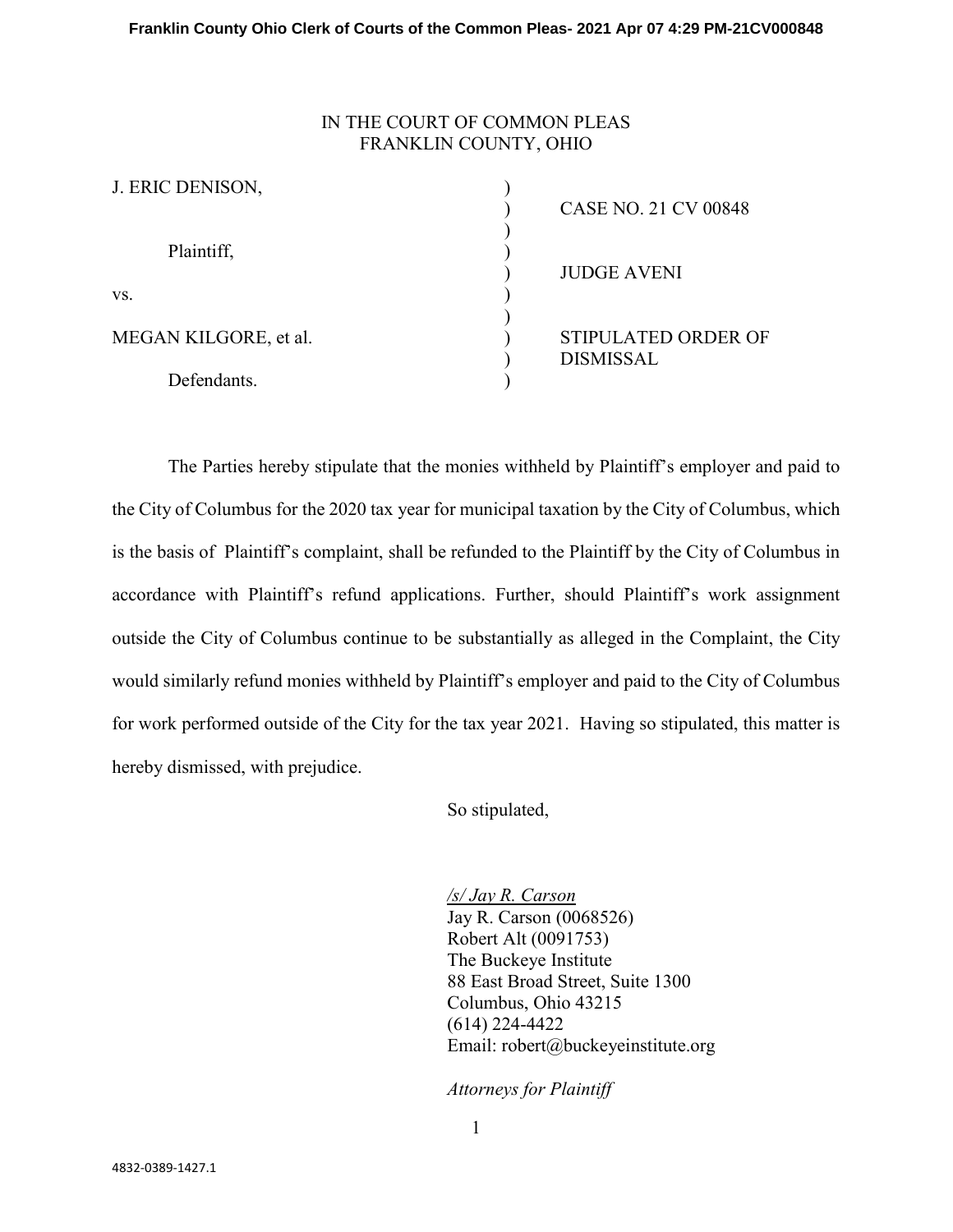*J. Eric Denison* 

ICE MILLER LLP

/s/ Diane Menashe Diane Menashe (0070305) Daniel Anderson (0067041) ICE MILLER LLP [Diane.Menashe@icemiller.com](mailto:Diane.Menashe@icemiller.com)  [Daniel.Anderson@icemiller.com](mailto:Daniel.Anderson@icemiller.com)  (614) 462-2700 (614) 462-5135 (facsimile) 250 West Street, Suite 700 Columbus, Ohio 43215

*Counsel for Defendant Megan Kilgore, in her Official Capacity as Columbus City Auditor* 

So Ordered:

Carl A. Aveni, Judge Date

 $\mathcal{L}_\mathcal{L}$  , which is a set of the set of the set of the set of the set of the set of the set of the set of the set of the set of the set of the set of the set of the set of the set of the set of the set of the set of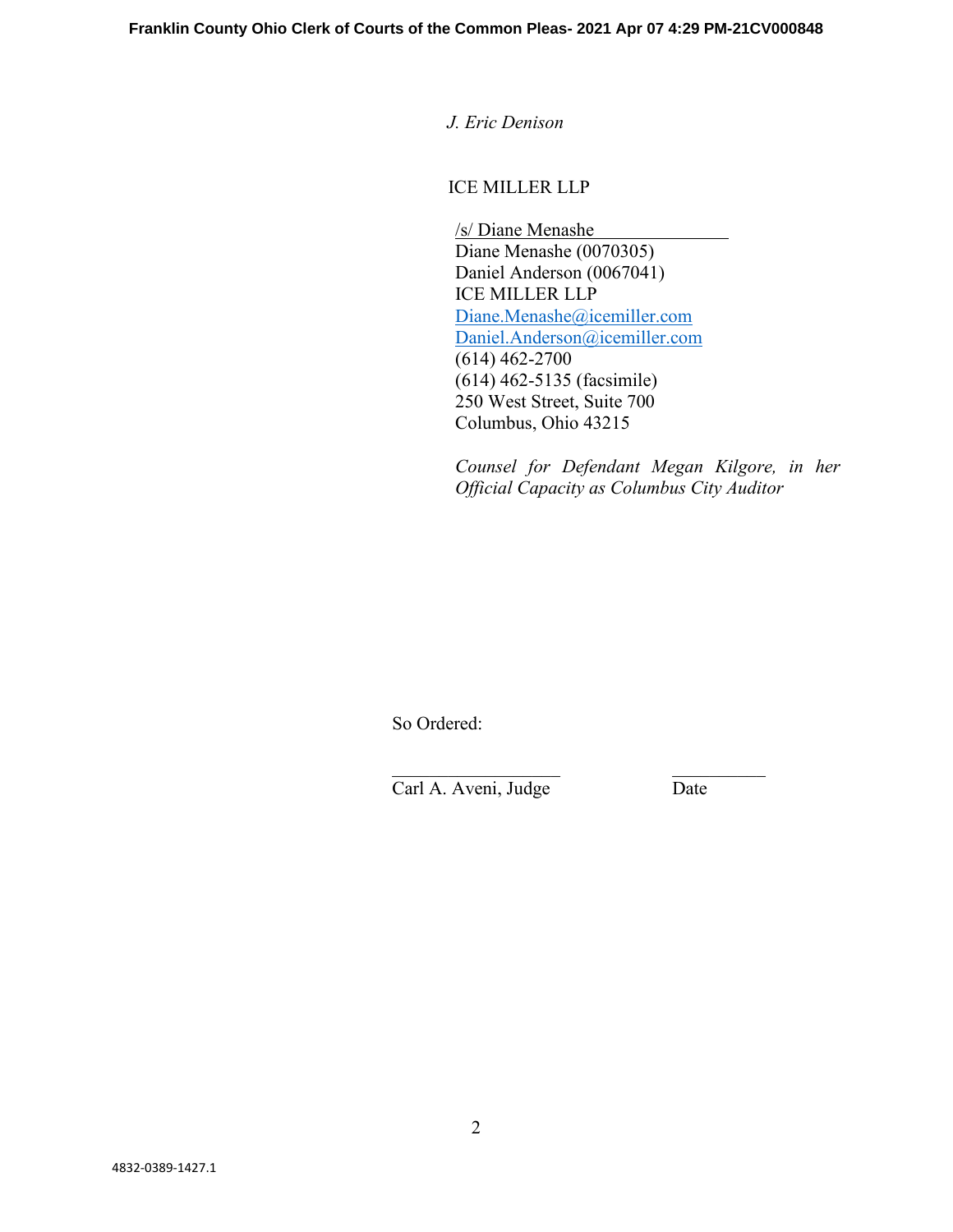Franklin County Court of Common Pleas

**Date:** 04-07-2021

**Case Title:** J ERIC DENISON -VS- MEGAN KILGORE ET AL

**Case Number:** 21CV000848

**Type:** AGREED ORDER

It Is So Ordered.

/s/ Judge Carl A. Aveni II

Electronically signed on 2021-Apr-07 page 3 of 3